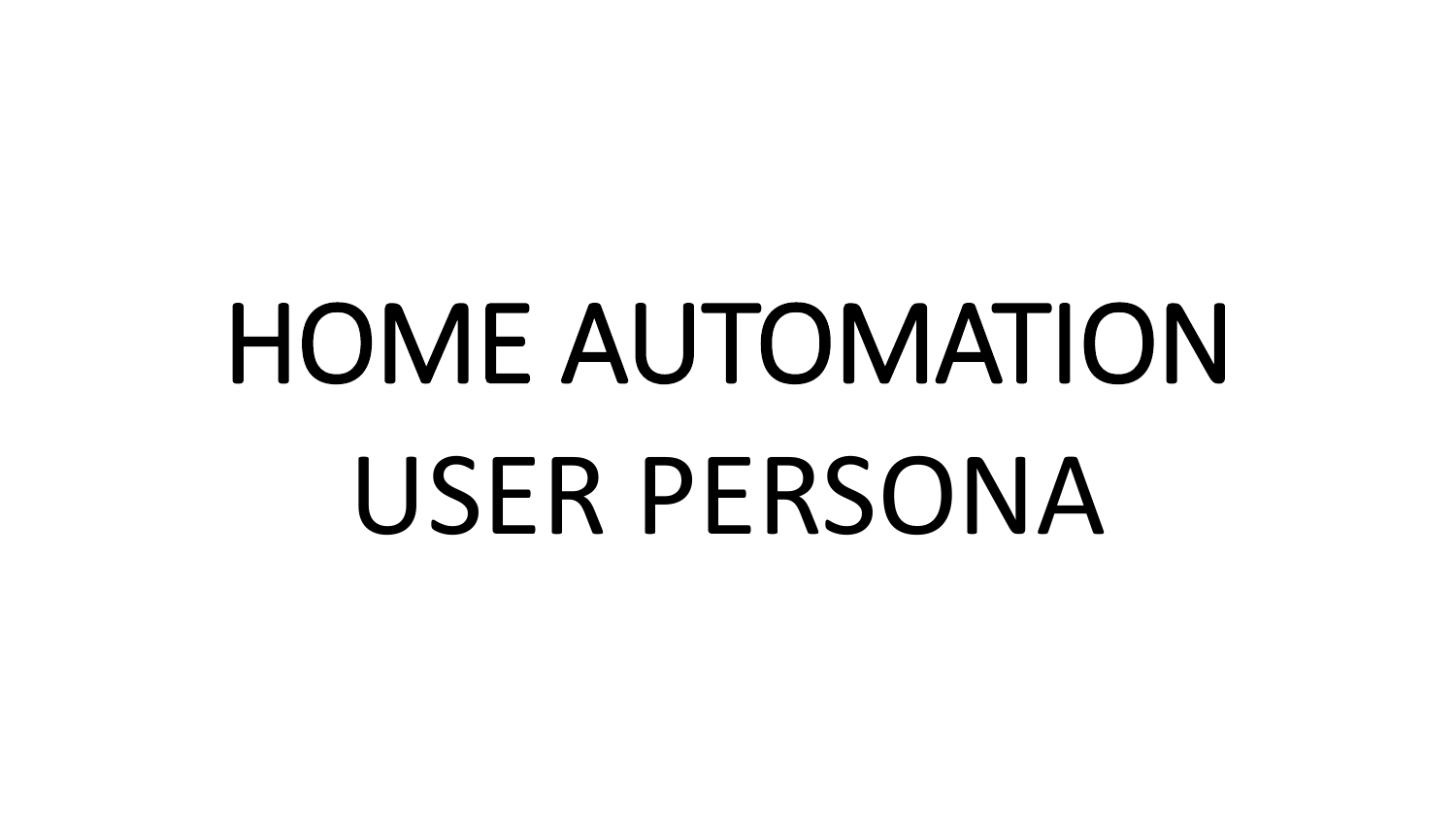# User Persona



Super Admin – Product OEM | Sub Admin – Client | End User- User/Admin | Sub User - Guest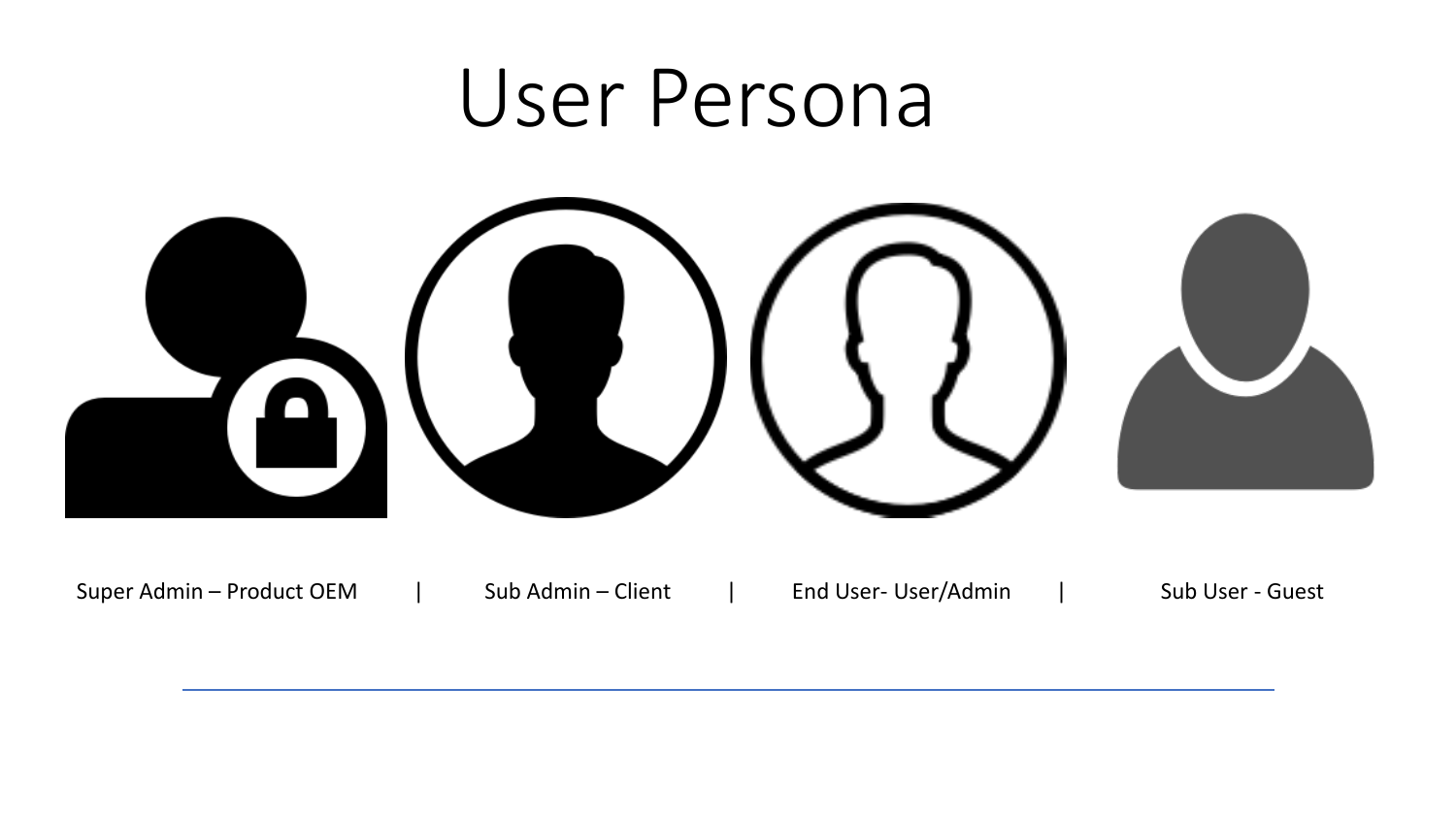# Technician User Persona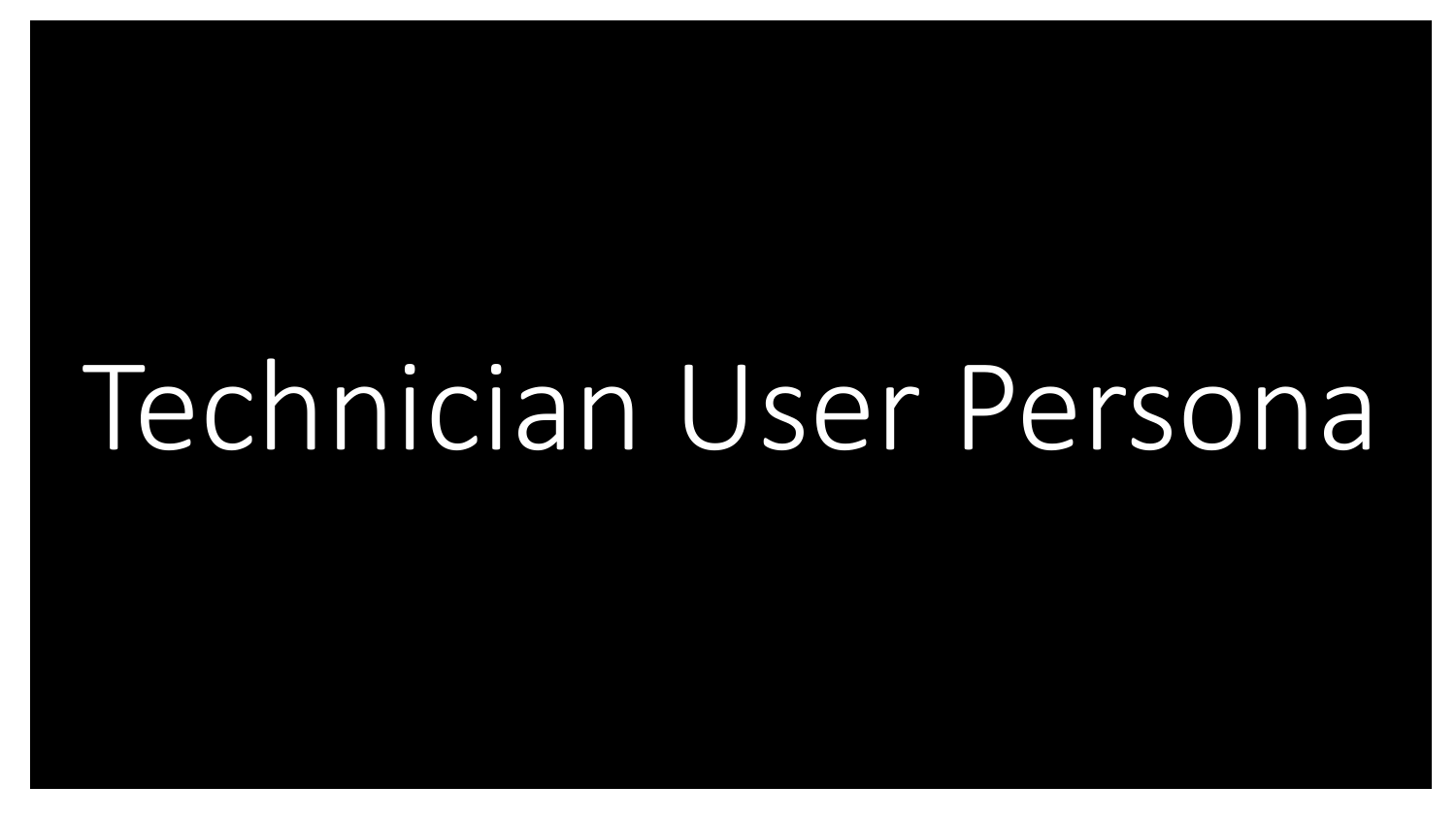# Vinod Solanki

| <b>AGE</b>        | 36                         |  |  |
|-------------------|----------------------------|--|--|
| <b>OCCUPATION</b> | <b>Electrical Engineer</b> |  |  |
| <b>STATUS</b>     | <b>Married</b>             |  |  |
| <b>LOCATION</b>   | Vishakhapatnam, India      |  |  |
| <b>TIER</b>       | Enthusiast                 |  |  |
| <b>ARCHETYPE</b>  | Creative & intl.           |  |  |

Vinod a Electrical Engineer who owns a house. He always been interested in the latest technology and tries to be ahead of curve, he owns multiple smart home devices However he has separated apps to control them.



**Ambitious Admired Focused**

"I Want my smart devices to be better integrated with the App

## **BEHAVIOR PERSONALITY**

•Uses his Amazon Echo for playing music.

•Uses his Smart Air Conditioner to Cool up his flat when he is on his way home •Read tech Blogs weekly to see the latest Smart Home Device Products

## **GOALS**

- To buy more smart home devices and ease to use
- To manage all my devices in one app, instead of separate apps for each devices.
- RO allows his Spouse and Guest ,access to those devices too, on their Smartphone.

### **FRUSTRATIONS**

- Finds it difficult to freely control the music being played from both devices.
- When Music is played too loud , Alexa can't hear me talk.
- Has to manage all his devices on separate apps

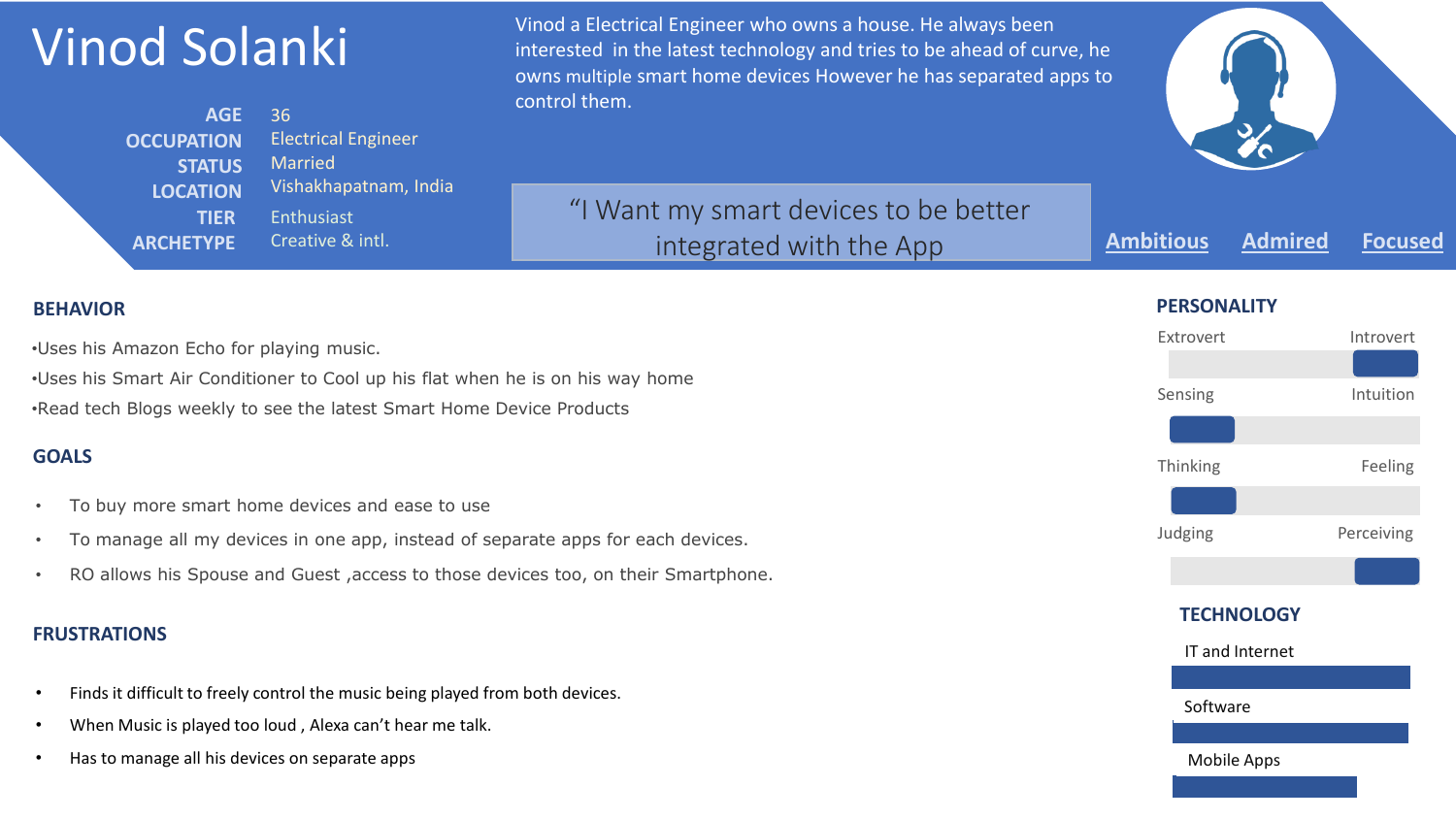Customer User Persona